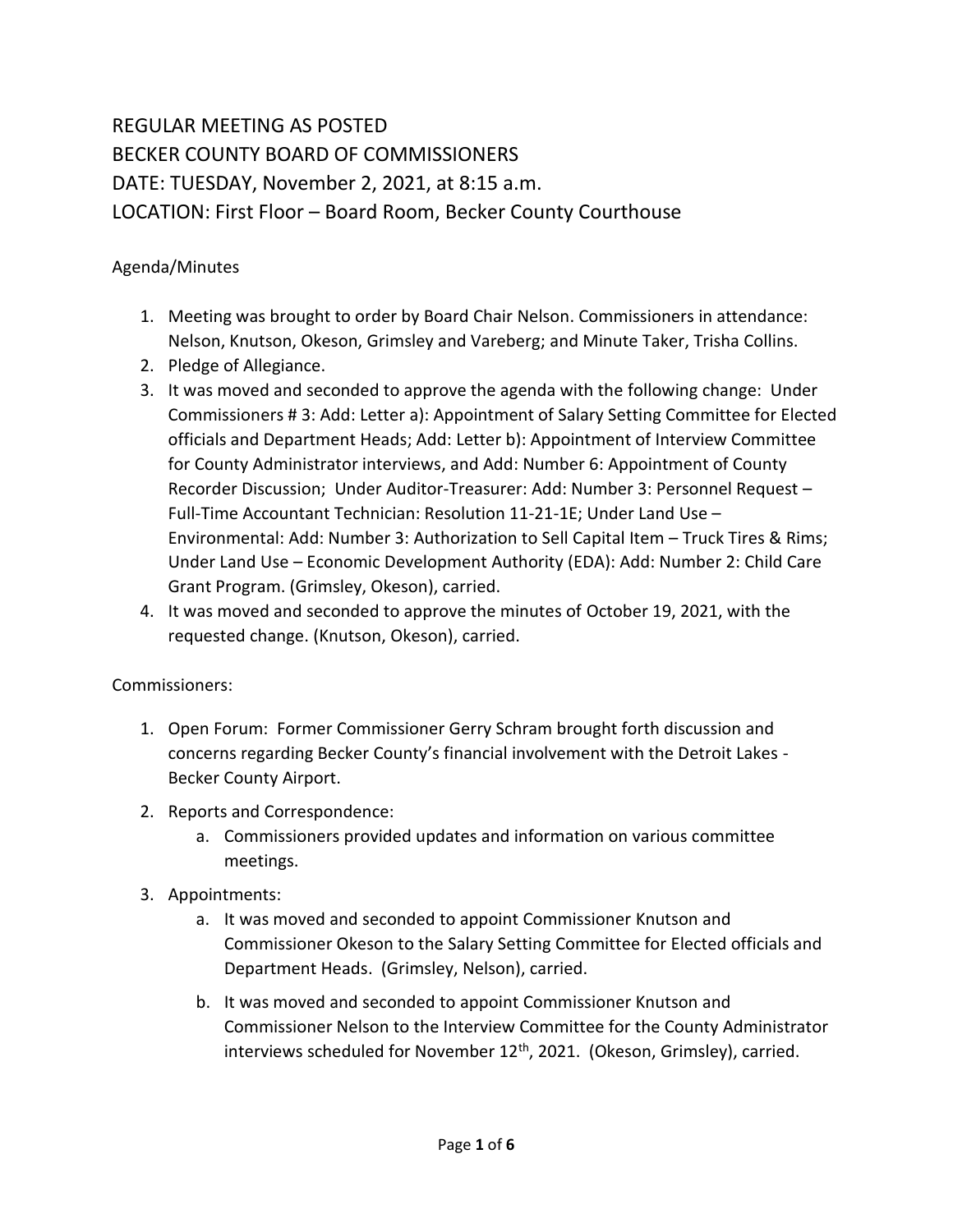- 4. 2022 Commissioner's Board Meeting Calendar (Resolution 11-21-1D):
	- a. It was moved and second to approve Resolution 11-21-1D, the Board of Commissioners' Scheduled Meeting Dates for 2022, with the change of board meetings on December 13<sup>th</sup>, 2022 and December 20, 2022. Also, to set the Budget Hearing / Hwy 5 year Plan / Sales & Use Tax to December 15, 2022 at 6:00 pm. (Okeson, Knutson), carried.
- 5. Wild Rice Watershed District
	- a. The discussion relating to the Resolution with Clay County for Board Member Appointment was removed by the Board, because Clay County was not interested in Becker County's proposed compromise.
	- b. It was moved and second to withdrawal petitioning the MN Board of Soil and Water Resources (BSWR) for a redistribution of Wild Rice Watershed District Board of Managers and inquire with Clearwater County regarding partnership instead. (Grimsley, Knutson), carried.
- 6. Appointment of County Recorder Discussion
	- a. Discussion was held in reference to start a public process to appoint the County Recorder, due to a vacancy in the office. Commissioner Board Chair Nelson briefly explained what this process is and the time frame for obtaining a new County Recorder. The Commission agreed to move forward with the appointment process at this time. The Auditor-Treasurer to publish the Notice of Public Hearing to be held at the next Board meeting.

Finance Committee Minutes: Auditor-Treasurer: Mary Hendrickson presented:

- 1. It was moved and seconded to approve the Regular Claims, Auditor Warrants, Over-90 Day Claims, and Additional, as presented:
	- a. Auditor Warrants (Tuesday Bills):
		- i.  $10/19/2021$  in the amount of \$ 235,896.30
		- ii.  $10/20/2021$  in the amount of  $\frac{23}{480.64}$  Cost Effective
		- iii. 10/26/2021 in the amount of \$7,107,630.20
		- iv.  $10/27/2021$  in the amount of  $\frac{2}{5}$  476.00 for a total amount of  $$7,367,483.14$
	- b. Over-90 Days:
		- i. Alliance Pest Protection dated 5/21 and 6/21 in the amount of \$300.00.
		- ii. Dan Bergstrom dated  $6/21$  &  $7/21$  in the amount of \$17,035.65.
		- iii. Dakota Supply Group dated 4/21 to 7/21 n the amount of \$1,038.37.

(Knutson, Okeson), carried.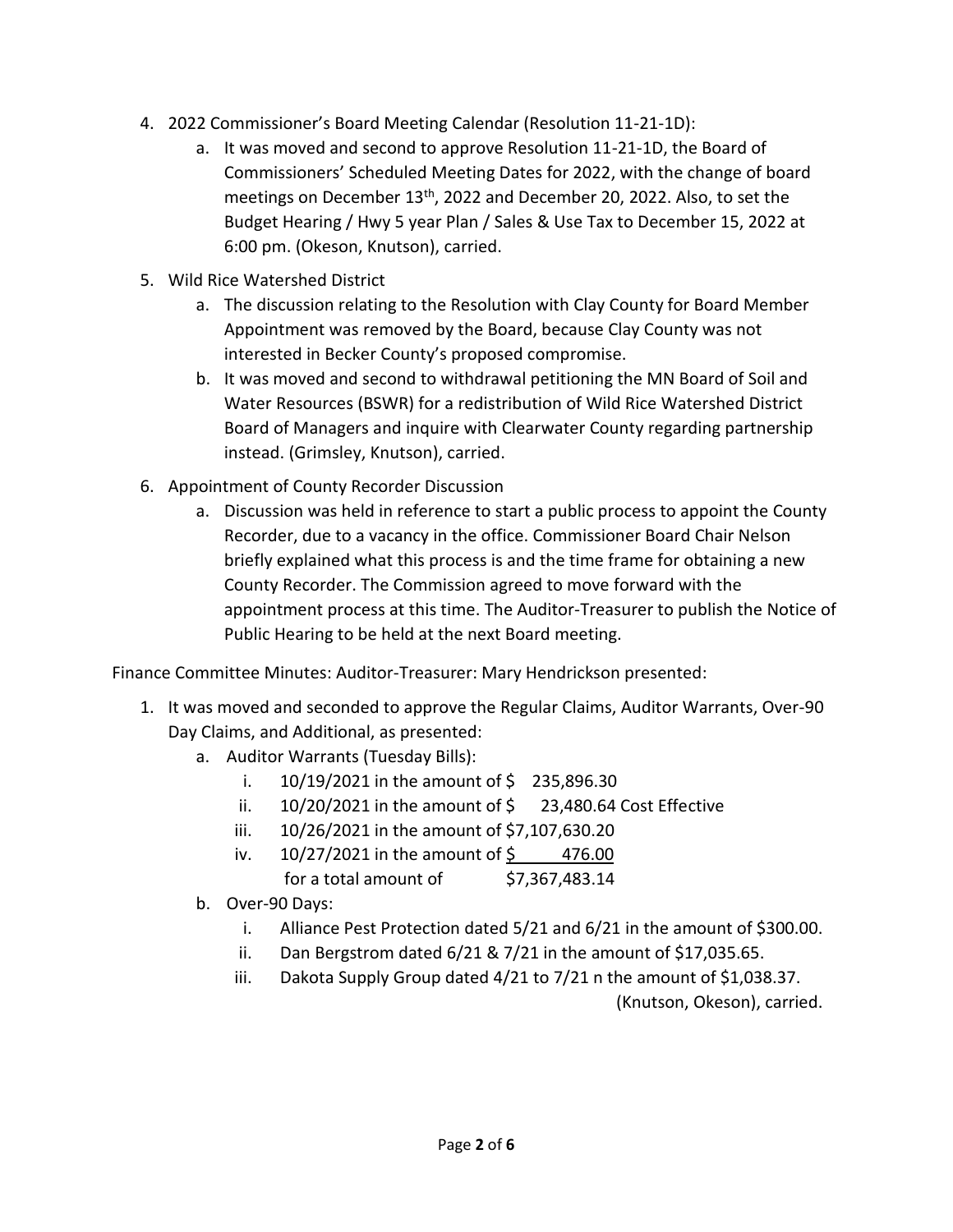Auditor-Treasurer – Mary Hendrickson presented:

- a. Licenses and Permits: It was moved and seconded to approve the renewal of Tobacco Licenses for Hoslers Two Inlets Country Store and County 6 Gas & Bait. (Okeson, Knutson), carried.
- 2. Consideration of Offer on Commercial Land Sale HWY 59 Property:
	- a. It was moved and seconded to authorize signatory on the Commercial Purchase Agreement Between Becker County and Averre Marquis for the Highway 59 County Property known as Parcel 49.7001.051 in the amount of \$285,000.00. County Auditor Mary Hendrickson confirmed that the County Attorney had reviewed the document and no special assessments were pending on the property at the time of sale. Averre Marquis requested to park equipment machinery on the property before finalization of sale. The Board agreed to this request and County Board Chair Nelson signed the purchase agreement between Becker County and Averre Marquis. (Knutson, Grimsley), carried.
- 3. Personnel Request: Full Time Accountant Technician (Resolution 11-21-1E):
	- a. It was moved and seconded to approve Resolution 11-21-1E to hire a Full-Time Accounting Technician due to vacancy, through the normal hiring process. (Grimsley, Okeson), carried.

Transit – Kevin Johnson Presented:

- 1. 2022 Transit Grant Contracts and Agreements (Resolution 11-21-1A):
	- a. It was moved and seconded to approve Resolution 11-21-1A, to enter into an agreement with the State of Minnesota to provide public transportation services in Becker County, Minnesota. (Grimsley, Knutson), carried.

Information Technology (IT) – Stacie White Presented:

- 1. Gallagher Key Card Door Addition Purchase:
	- a. Discussion was held. The Board requested additional information for further consideration at a later Board meeting.
- 2. Extreme Switch Purchase:
	- a. It was moved and seconded to approve the request to purchase four Extreme network switches to replace end of life legacy switches on the network. The cost is \$25,244.00 and will be funded through IT's annual budget. (Okeson, Grimsley), carried.

Sheriff – Todd Glander Presented:

- 1. Door Swipes:
	- a. The discussion relating to the request to purchase additional access control swipes was presented under Information Technology (IT).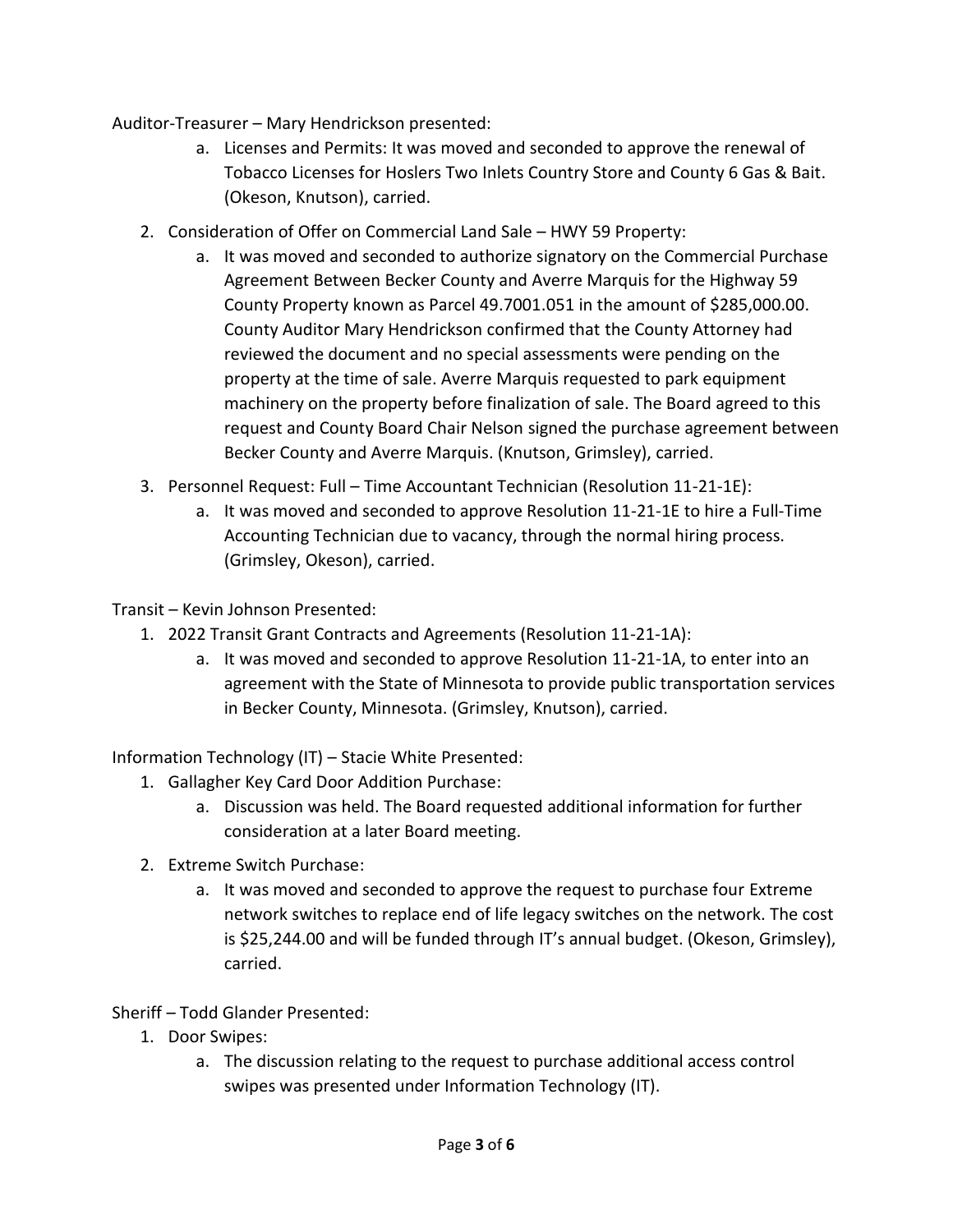- 2. New Impound Building Authorization for Design Build:
	- a. It was moved and seconded to approve the request to obtain building designs and quotes for the New Impound Building. Funding for this build is to come from the sale of the minimum security and impound lot sale. (Knutson, Okeson), carried.
- 3. 2021 Federal Boating Safety Equipment Grant Approval to Apply:
	- a. It was moved and seconded to approve the request to apply for the 2021 Federal Boating Safety Equipment Grant. County Sheriff Todd Glander provided examples of boating safety equipment that Becker County would use the grant funding on. (Okeson, Knutson), carried.

Human Services – Denise Warren presented:

- 1. 3<sup>rd</sup> Quarter Reports:
	- a. It was moved and seconded to accept the Human Services 3rd Quarter Reports, as presented, for Adult Services, Behavioral Health, Child Protection, Child Support, Income Maintenance, Public Health, and Combined (AS, PH, BH). (Grimsley, Vareberg), carried.
- 2. It was moved and seconded to approve the Human Services claims for Human Services, Public Health, and Transit, as presented. (Grimsley, Vareberg), carried.

Land Use – Environmental Services – Steve Skoog presented:

- 1. Score Grant FY 2022-2026 (Resolution 11-21-1B):
	- a. It was moved and seconded to approve Resolution 11-21-1B, to authorize Steve Skoog to sign the 2022-2026 State SCORE Grant agreement on behalf of Becker County. The use of the funds from this Grant was discussed with it recommended that the funds be used to fund recycling and solid waste reduction in Becker County. (Knutson, Vareberg), carried.
- 2. Personnel Request Full-Time Secretary (Resolution 11-21-1B):
	- a. It was moved and seconded to approve Resolution 11-21-1B, to reclassify one Part-Time Secretary Position with health insurance benefits to one Full-Time Secretary Position and to fill this Full-Time Position, due to a vacancy. (Knutson, Okeson), carried.
- 3. Authorization to Sell Capital Item Truck Tires and Rims:
	- a. It was moved and seconded to approve the sale of spare truck tires and rims. The Board requested that a Public Auction site be used for this sale. (Knutson, Okeson), carried.

Land Use – Natural Resources Management (NRM) – Steve Skoog presented:

1. Authorization to Obtain Bids for FY 2022 Annual Business: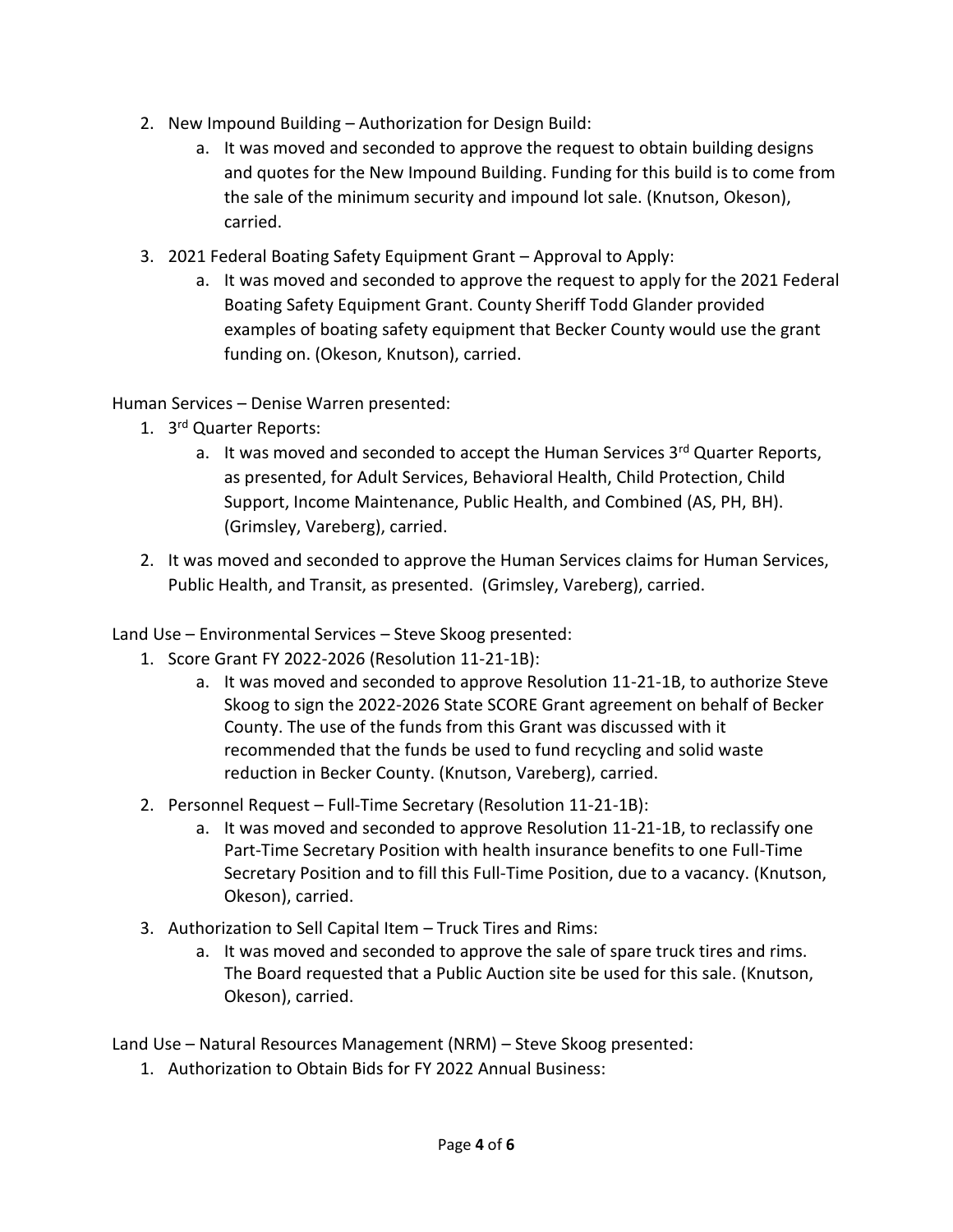a. It was moved and seconded to authorize NRM to obtain bids for the 2022 fiscal year for annual business operations. (Grimsley, Okeson), carried.

Land Use – Economic Development Authority (EDA) – Guy Fisher presented:

- 1. Broadband Proposals Assessment:
	- a. It was moved and seconded to approve spending American Rescue Plan Act funds for the contract. (Knutson, Vareberg), carried.
- 2. Child Care Grant Program:
	- a. It was moved and seconded to approve the request to spend \$85,000 for Emergency Assistance Grants for local Child Care facilities in 2021 and 2022 for a total of \$170,0000 using American Rescue Plan Act funds. (Nelson, Okeson), carried.

Land Use – Parks and Recreation – Steve Skoog presented:

- 1. Wannigan Park Purchase of Appraisal Services:
	- a. It was moved and seconded to approve the contribution by Becker County of \$2,500 to the City of Frazee Community Development towards the appraisal services of Wannigan Park. (Nelson, Okeson), carried.

Highway – Jim Olson presented:

- 1. Highland Drive Discussion with Detroit Township:
	- a. Discussion relating to the Highland Drive reconstruction project was presented by Jim Olson as well as members of both Detroit Township and Detroit Lakes City. Discussion entailed the approval to move forward with the Highland Drive Construction Project: swap County Road 141 with the Township Road Highland Drive upon completion of Highland Drive reconstruction in exchange for financial assistance for funding this project from Becker County. The County's cost to fund this project is \$330,000 with the total project cost estimated to be \$1.8 million. Upon completion of Highland Drive reconstruction, County Road 141 will be transferred to the Detroit Township and Highland Drive will be owned by Becker County. The need for this swap is due to the increasing traffic volume and the Detroit Township's lack of resources to maintain Highland Drive.
- 2. Financing and Bond Scenario Discussion for Highway Building:
	- a. Discussion relating to financing and bonding options for the construction of the new Becker County Highway Building was presented by Brue Kimmel, Senior Municipal Advisor with EHLERS Public Finance Advisors. Kimmel presented options of refinancing current bonds as well as additional debt funding options. The Board requested to have this discussion return to the Board for further discussion with additional debt funding scenarios including the following scenarios: 20 Year Bond without Blending, 15 Year Bond without Blending, 15 Year Bond with Blending.
- 3. Authorization to Sell Excess Topsoil from HWY Building Site: